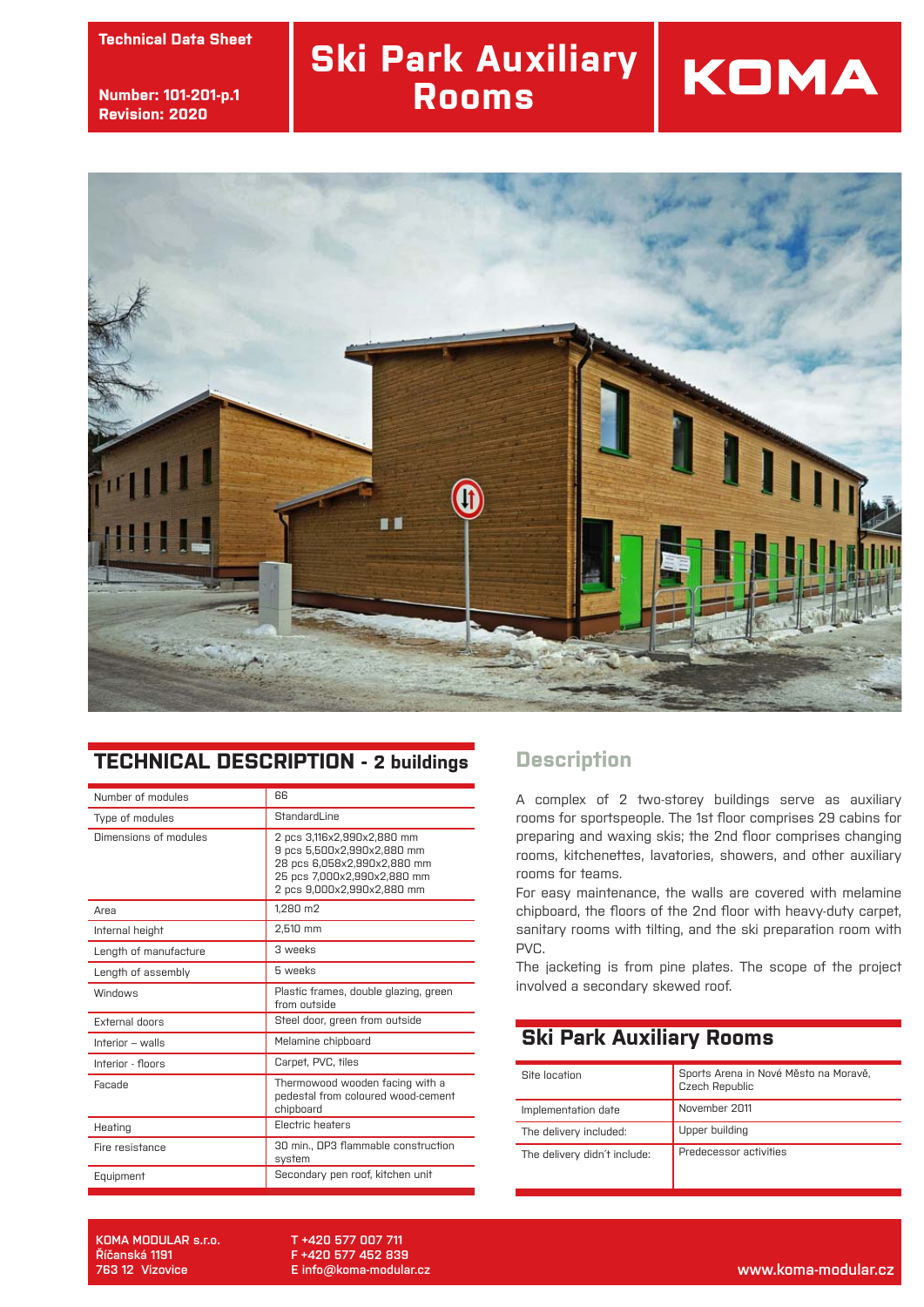**Technical Data Sheet**

**Number: 101-201-p.2 Revision: 2020**

## **Ski Park Auxiliary Rooms**

## KOMA

1ST FLOOR 2ND FLOOR





| LEGEND - 1ST FLOOR |    |                           |
|--------------------|----|---------------------------|
|                    | ብ1 | <b>STAIRS</b>             |
|                    |    | WAXING AND PREPARING SKIS |

| LEGEND - 2ND FLOOR |                         |
|--------------------|-------------------------|
| 01                 | <b>STAIRS</b>           |
| 02                 | HALL                    |
| 03                 | KITCHEN                 |
| 04                 | WASHROOM - MEN          |
| 05                 | <b>TOILETS - MEN</b>    |
| 06                 | <b>SHOWERS - MEN</b>    |
| 07                 | <b>LOGISTIC CENTER</b>  |
| 08                 | HALL                    |
| $09 - 10$          | <b>TEAM CAB</b>         |
| 11                 | HALL                    |
| 12                 | KITCHEN                 |
| 13                 | <b>WASHROOM - WOMEN</b> |
| 14                 | <b>TOILETS - WOMEN</b>  |
| 15                 | <b>SHOWERS - WOMEN</b>  |
| 16                 | LOGISTIC CENTER         |
| 17                 | HALL                    |
|                    | 18-19 TEAM CAB          |



**KOMA MODULAR s.r.o. Říčanská 1191**

**T +420 577 007 711 F +420 577 452 839 E info@koma-modular.cz**  $10m$